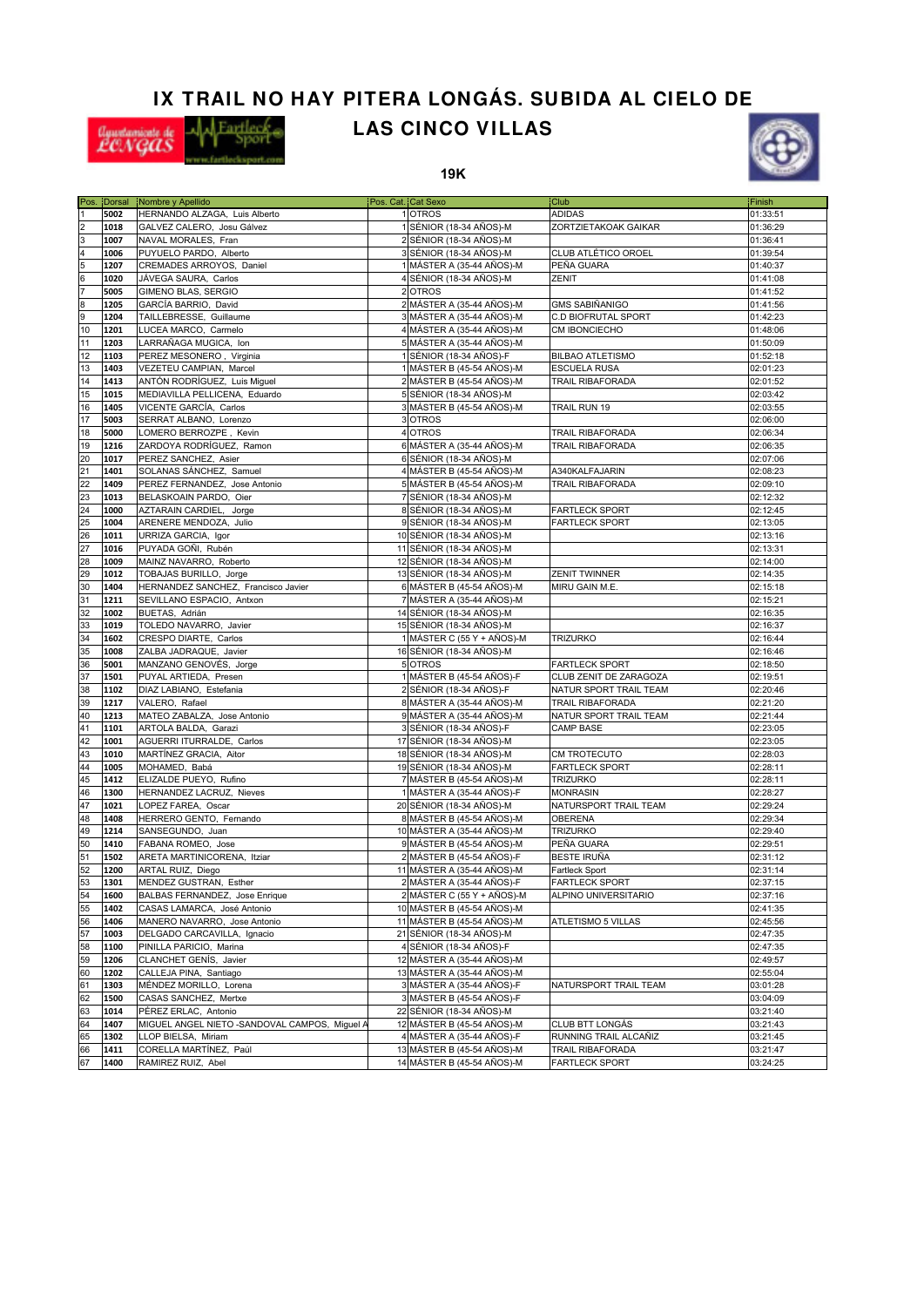# **IX TRAIL NO HAY PITERA LONGÁS. SUBIDA AL CIELO DE**



# **LAS CINCO VILLAS**



**11K**

|                 |                         | Pos. Dorsal Nombre y Apellido | Pos. Cat. Cat Sexo |                              | <b>Club</b>                    | Finish   |
|-----------------|-------------------------|-------------------------------|--------------------|------------------------------|--------------------------------|----------|
| $\overline{1}$  | 205                     | CABALLÉ ANDREU, Enric         |                    | 1 MÁSTER A (35-44 AÑOS)-M    | <b>TRAIL ROQUETES</b>          | 00:48:51 |
| $\overline{c}$  | 208                     | AZPARREN TELLERIA, Alberto    |                    | 2 MÁSTER A (35-44 AÑOS)-M    | <b>TXURREGI</b>                | 00:49:02 |
| 3               | 212                     | RUIZ CASTILLO, Jaime          |                    | 3 MÁSTER A (35-44 AÑOS)-M    | OROEL EL CISNE                 | 00:49:56 |
| 4               | 213                     | LORDA DIAZ, Denis             |                    | 4 MÁSTER A (35-44 AÑOS)-M    | <b>ADA ZUERA</b>               | 00:51:47 |
| 5               | $\mathbf{1}$            | HUMANES, JUAN ALBERTO         |                    | 1 SÉNIOR (18-34 AÑOS)-M      |                                | 00:57:59 |
| $6\overline{6}$ | 11                      | SORIANO, Gerardo              |                    | 2 SÉNIOR (18-34 AÑOS)-M      | GRUPO ALPINO JAVALAMBRE        | 00:59:48 |
| 7               | 402                     | CARRASCO MIGUEL, Luis Miquel  |                    | 1 MÁSTER B (45-54 AÑOS)-M    | RUNNING ZGZ - FISIO ZARAGOZA   | 01:00:56 |
| $\overline{8}$  | 400                     | GONZÁLEZ GUTIÉRREZ, Iñigo     |                    | 2 MÁSTER B (45-54 AÑOS)-M    |                                | 01:01:13 |
| 9               | $\overline{2}$          | ERDOZAIN JIMENEZ, Carlos      |                    | 3 SÉNIOR (18-34 AÑOS)-M      |                                | 01:02:26 |
| 10              | 211                     | BALLESTIN VICENTE, Eduardo    |                    | 5 MÁSTER A (35-44 AÑOS)-M    | <b>CM DAROCA</b>               | 01:04:02 |
| 11              | 6                       | RUIZ GOÑI, Rubén              |                    | 4 SÉNIOR (18-34 AÑOS)-M      |                                | 01:04:13 |
| 12              | 403                     | BUESA MUR, José Ramón         |                    | 3 MÁSTER B (45-54 AÑOS)-M    | <b>MARATHON HORIZONTE</b>      | 01:04:24 |
| 13              | 206                     | ALZUETA SOLA, Joseba          |                    | 6 MÁSTER A (35-44 AÑOS)-M    |                                | 01:04:25 |
| 14              | 210                     | CIUDAD FLORES, Alfonso        |                    | 7 MÁSTER A (35-44 AÑOS)-M    | <b>ATLETISMO 5 VILLAS</b>      | 01:04:42 |
| 15              | 9                       | TRANCON SAEZ, Carlos          |                    | 5 SÉNIOR (18-34 AÑOS)-M      | <b>ESCUELA RUSA</b>            | 01:05:53 |
| 16              | 100                     | PLANO PUYAL, Lorena           |                    | 1 SÉNIOR (18-34 AÑOS)-F      |                                | 01:06:14 |
| 17              | 401                     | PARDO D MANUEL, Juanju        |                    | 4 MÁSTER B (45-54 AÑOS)-M    |                                | 01:09:15 |
| 18              | $\overline{z}$          | VILLAFRANCA MARTÍNEZ, Andoni  |                    | 6 SÉNIOR (18-34 AÑOS)-M      | <b>TRAIL RIBAFORADA</b>        | 01:09:24 |
| 19              | 602                     | SOTERAS BELTRAN, Jesus Angel  |                    | 1 MÁSTER C (55 Y + AÑOS)-M   |                                | 01:09:33 |
| 20              | 201                     | BLANCA ANGUITA, Rafael        |                    | 8 MÁSTER A (35-44 AÑOS)-M    | METODO FERNANDEZ               | 01:10:06 |
| 21              | $\overline{\mathbf{4}}$ | PARDOS HERNÁNDEZ, Juanjo      |                    | 7 SÉNIOR (18-34 AÑOS)-M      | <b>METODO FERNANDEZ</b>        | 01:11:58 |
| 22              | 207                     | FALCES JIMÉNEZ, Eduardo       |                    | 9 MÁSTER A (35-44 AÑOS)-M    |                                | 01:13:19 |
| 23              | 3                       | TIRADO GORGAS, Sergio         |                    | 8 SÉNIOR (18-34 AÑOS)-M      |                                | 01:14:05 |
| 24              | 5                       | GARCIA ROYO, Yago             |                    | 9 SÉNIOR (18-34 AÑOS)-M      | METODO FERNANDEZ               | 01:15:44 |
| 25              | 405                     | PERALTA TELLERÍA, Sergio      |                    | 5 MÁSTER B (45-54 AÑOS)-M    | <b>RUTAS NAVARRA</b>           | 01:16:46 |
| 26              | 600                     | VILLA VARGAS, Toño            |                    | 2 MÁSTER C (55 Y + AÑOS)-M   | OARSOTRI TRIATLOI CLUBA TALDEA | 01:17:45 |
| 27              | 302                     | LÓPEZ LAPIEZA, Ainara         |                    | 1 MÁSTER A (35-44 AÑOS)-F    |                                | 01:18:12 |
| 28              | 404                     | GARCIA PUEYO, Pedro Maria     |                    | 6 MÁSTER B (45-54 AÑOS)-M    |                                | 01:21:36 |
| 29              | 603                     | CASTAN BELIO, Miguel Ángel    |                    | 3 MÁSTER C (55 Y + AÑOS)-M   |                                | 01:23:16 |
| 30              | 500                     | AGUADO BLANCO, Inés           |                    | 1 MÁSTER B (45-54 AÑOS)-F    | <b>LASARTE-ORIA TRAIL</b>      | 01:24:47 |
| 31              | 301                     | PASTOR UBEDA, Tere            |                    | 2 MÁSTER A (35-44 AÑOS)-F    |                                | 01:26:01 |
| 32              | 605                     | CORDÓN ALVAREZ, Laureano      |                    | 4 MÁSTER C (55 Y + AÑOS)-M   |                                | 01:27:46 |
| 33              | 8                       | PEREZ PARICIO, Miguel         |                    | 10 SÉNIOR (18-34 AÑOS)-M     | RUNNING UNCASTILLO             | 01:30:34 |
| 34              | 101                     | RAMOS LORENTE, Elena          |                    | 2 SÉNIOR (18-34 AÑOS)-F      | MATARRAÑA TEAM                 | 01:32:37 |
| 35              | 102                     | NAVARRO NAVARRO, Paula        |                    | 3 SÉNIOR (18-34 AÑOS)-F      |                                | 01:32:58 |
| 36              | 300                     | ZAPATA CARMONA, Josefa        |                    | 3 MÁSTER A (35-44 AÑOS)-F    |                                | 01:39:51 |
| 37              | 202                     | PEIRO SOLANES, Adan           |                    | 10 MÁSTER A (35-44 AÑOS)-M   |                                | 01:39:51 |
| 38              | 601                     | PÁRRAGA ESPADAS, Eusebio      |                    | $5$ MÁSTER C (55 Y + AÑOS)-M |                                | 01:41:20 |
| 39              | 10                      | ARDANUY SOTERAS, Raul         |                    | 11 SÉNIOR (18-34 AÑOS)-M     | COMUNEROS CALATAYUD            | 01:42:27 |
| 40              | 203                     | CASAS LECHON, Alberto         |                    | 11 MÁSTER A (35-44 AÑOS)-M   |                                | 01:44:29 |
| 41              | 607                     | MAULEON FALCÓN, Felix         |                    | 6 MÁSTER C (55 Y + AÑOS)-M   |                                | 02:11:44 |
| 42              | 700                     | COLON CASTAN, Pilar           |                    | 1 MÁSTER C (55 Y + AÑOS)-F   |                                | 02:22:15 |
| 43              | 5004                    | PEREA CACHERO, Pablo          |                    | 12 MÁSTER A (35-44 AÑOS)-M   | <b>FARTLECK SPORT</b>          | 02:28:19 |
| 44              | 209                     | MONTERDE VISIEDO, Luis        |                    | 13 MÁSTER A (35-44 AÑOS)-M   | <b>FARTLECK SPORT</b>          | 02:51:40 |